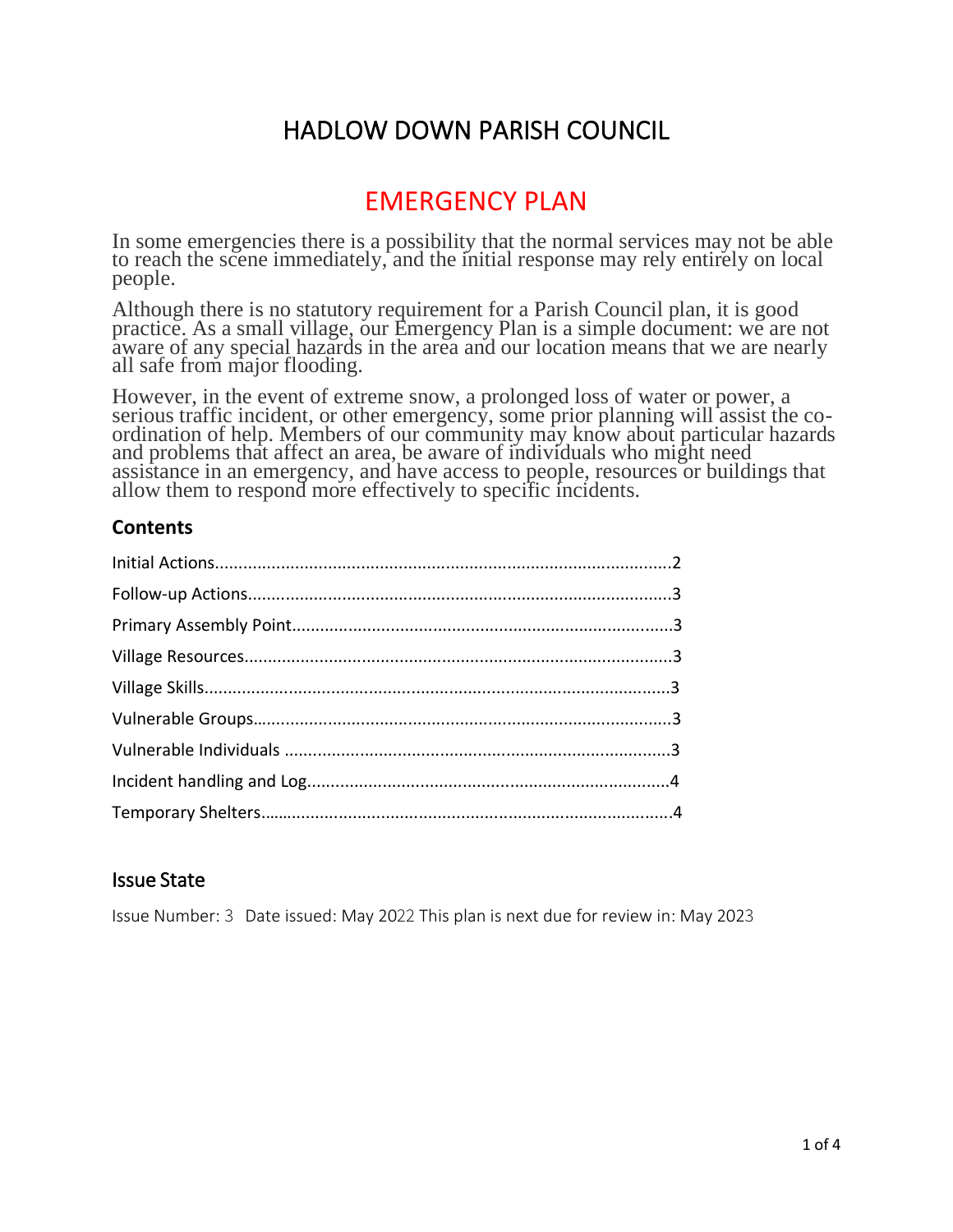# **Purpose**

All major emergencies will be dealt with by the emergency services, district and county authorities, utilities and voluntary agencies in a combined response. This Emergency Plan is not intended to be a substitute and the first action should always be to contact those services.

The purpose of the plan is to cater for circumstances that might prevent the normal services from acting immediately. In such cases the initial response may rely on residents; this plan describes how such an initial response will be coordinated.

# **Initial Actions**

If an emergency arises and it is not possible to contact the emergency services straight away (or if their response may be delayed), the HD Emergency Plan should be initiated as follows:

# THIS PAGE SHOULD BE READ IN CONJUNCTION WITH PAGE 2 OF THE PARISH MAGAZINE FOR UP-TO-DATE CONTACT DETAILS

1. CONTACT the Initial Response Contact:

Role: The Parish Council Chairman. Contact name: Julian Michaelson-Yeates

If the Initial Response Contact is not available, contact the

Emergency Co-ordinator Team as below.

2. The Initial Response Contact will contact appropriate members of

The Emergency Co-ordinator Team:

Role: Parish Councillors and Clerk, who hold further contact details given in an addendum to this document

3. The Emergency Co-ordinator Team will co-ordinate the local response by contacting the following as appropriate:

The Village Volunteers, other Villagers with known skills, Village Hall contacts, Playing-field Committee, New Inn, St Marks's Church contacts etc.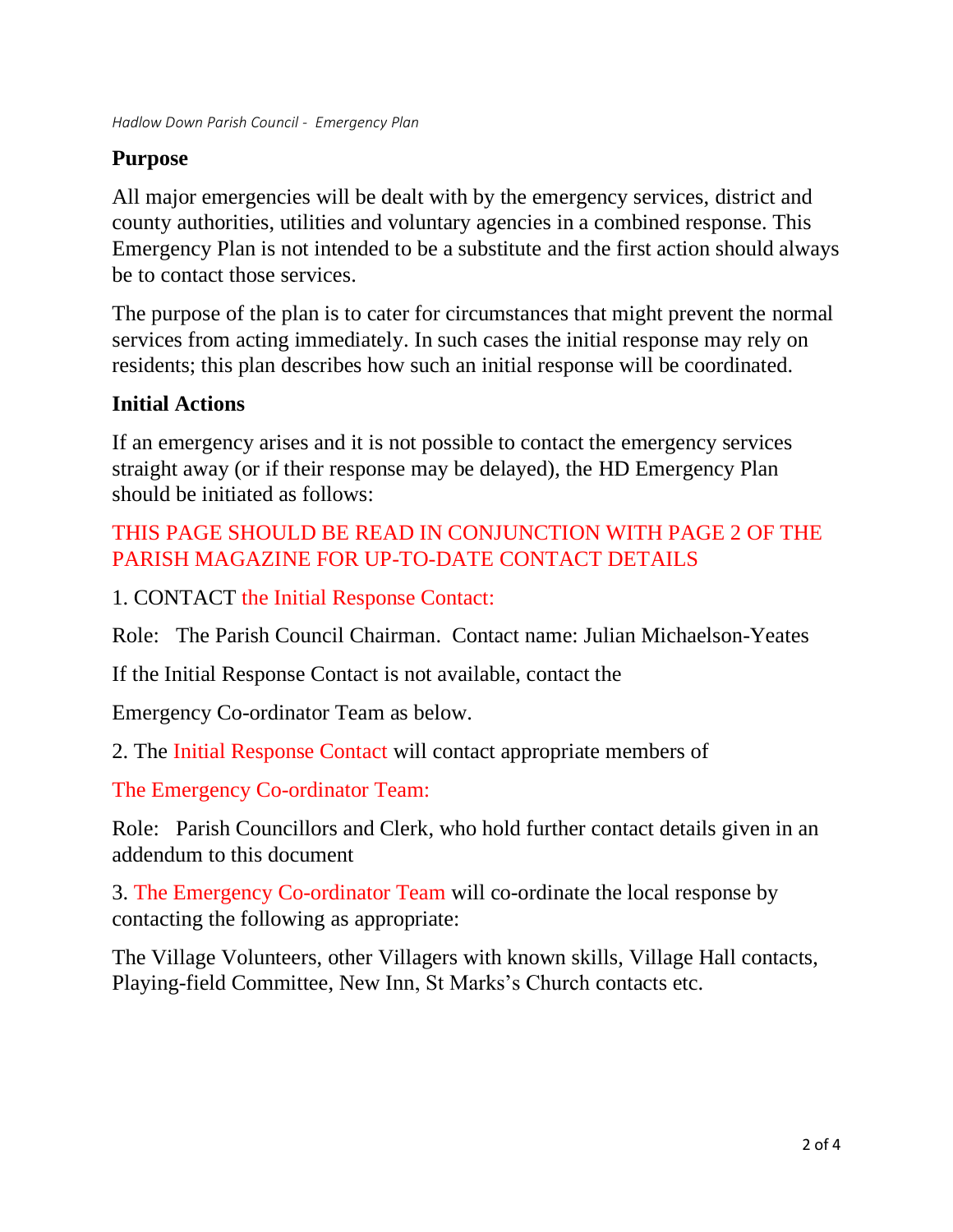# **Follow-up Actions**

## **Primary Assembly Point**

4. If appropriate, all villagers who are willing to help in the emergency should gather at the Primary Assembly Point:

The Village Hall, Hut Lane or, if inaccessible, they should gather at:

The New Inn car park near the flagpole

#### **Village Resources**

5. The assembled villagers will assess if resources such as four-wheel drive vehicles, lifting equipment or chainsaws may be relevant to the emergency and contact the appropriate providers.

#### **Village Skills**

6. The assembled villagers will assess which skills may be relevant to the emergency and contact the appropriate providers.

There are many people with practical skills living in or near the village and local knowledge will be used to contact them should the need arise.

### **Vulnerable Groups and Individuals**

7. A list of vulnerable individuals in the village is maintained by the co-ordinators for the use of the Village Volunteers, who will contact them as appropriate, and if the emergency occurs during the day, in term-time, contact will be made with St Mark's School.